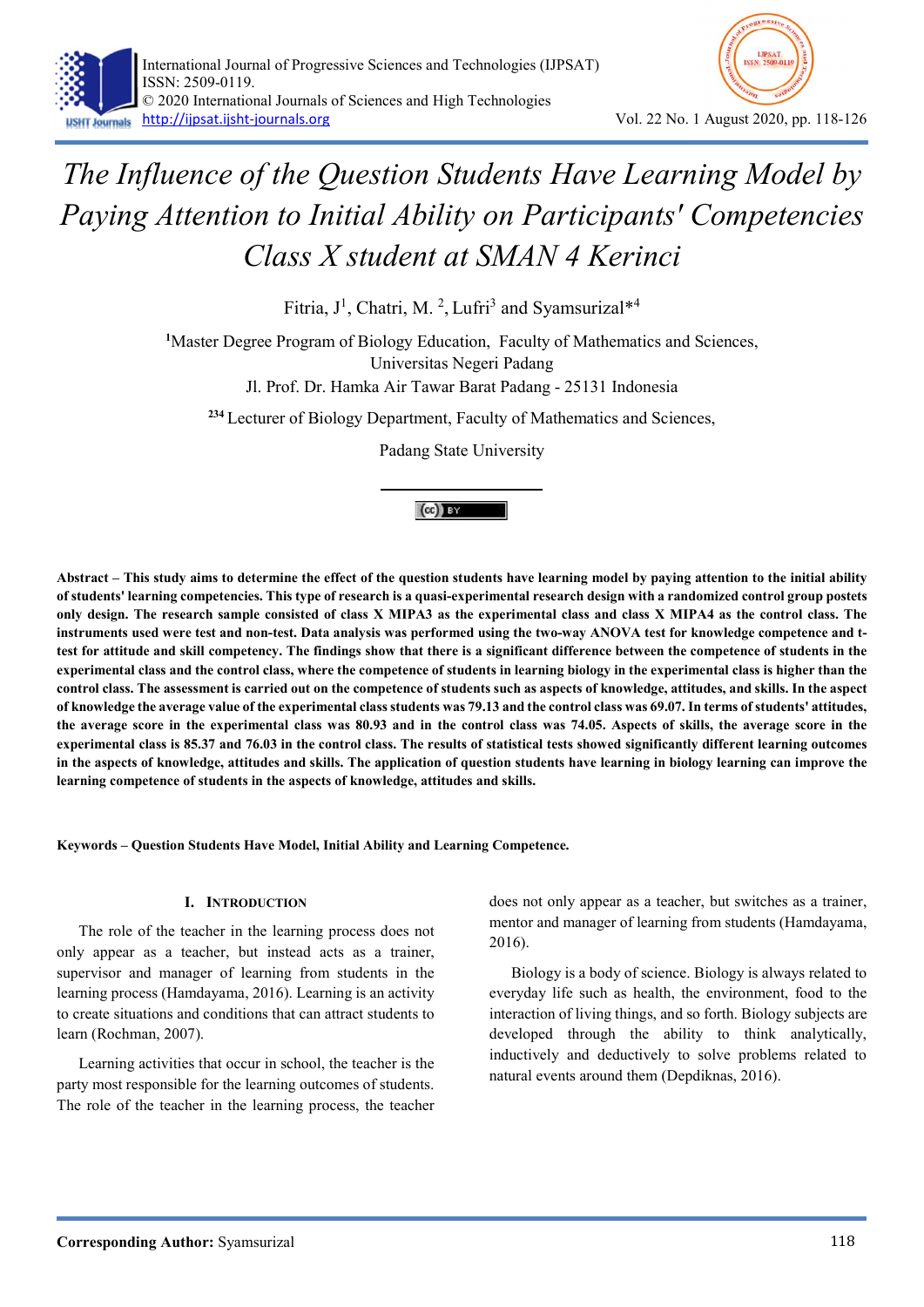Biology learning is said to be ideal if it is able to improve the learning competence of students (Lestari, et al., 2019). Achieving good learning competencies does not only depend on the ability of the teacher but also depends on the environment, memory or input of these learners. If the environment and student input are good, the learning outcomes will also be good and if the environment and student input are low, the learning outcomes will be less good (Huang, 2008).

Some of the causes and problems that exist in the field, it is known that teachers still emphasize aspects of the knowledge of students only. Teachers more assess the competence of students from their learning outcomes. The learning competence of students, not only from knowledge, but includes aspects of attitudes and skills that have an equal role in knowledge to achieve good learning outcomes.

The 2013 curriculum in building student competencies does not only focus on attitudes and knowledge competencies, but skills competencies are inseparable from graduate competency standards, content standards, process standards and assessment standards (Yanti, et al).

Based on the results of the questionnaire analysis that the researcher conducted with 40 students in class X SMAN 4 Kerinci on October 23, 2019, it was known that 75.21% of teachers used the lecture, discussion and question and answer method. 88.75% of teachers use textbooks during the learning process. 43.75% of students ask and answer questions from the teacher.

Based on the results of observations in class X SMAN 4 Kerinci through interviews with biology teachers, it is known that there are still many students who do not participate actively in learning, especially in asking and arguing, the rest is only students who have the potential above the average number of students in the class. who are able to dare to ask or have an opinion. This will affect understanding biology material well and students will find it difficult to interact with teachers or with other students when learning takes place. Students consider biology learning as a subject that is difficult for them to understand, so that their competence in learning biology is still low.

The low learning outcomes indicate the initial ability of class X students not being noticed by the teacher. The initial ability of students obtained by researchers is based on daily tests of class X MIPA in the 2019/2020 Academic Year ie the average value is still below the KKM value (75). The low learning outcomes of students are also influenced by external factors, namely the influence of the learning methods or

models used by the teacher and internal factors, namely the initial abilities of students that have not been considered by the teacher so that it will have an impact in understanding the material to be studied next.

Initial ability is a prerequisite that students must have before entering the next higher subject matter (Sudjana, 2005). By knowing students' initial mastery of abilities, the teacher can determine where to start the lesson. The initial abilities possessed by students can be the basis for teachers in providing and managing the learning process that is applied (Ali, 2004).

Based on the above problems, to build concepts on the plantae and animalia material as well as participation, and the activeness of students in asking questions, one alternative that is thought to be able to overcome these problems is by applying the question students have learning model.The question students have learning model is an easy way to learn the desires and expectations of students. This method uses a technique to get participation in asking questions through writing rather than conversation (Siliberman, 2009). Question student learning model have is an easy way to learn about the desires and expectations of students and this method uses a technique of getting participation through writing rather than verbal or conversation (Hamruni, 2012).

Based on the description of the background of the problem above, it is known that there has been no application of the question students have learning model in class X SMAN 4 Kerinci and also knowing the advantages of using this model, the researchers are interested in conducting research on "The Effect of Question Students Have Learning Model by Paying Attention to Ability. The Beginning of the Competence of Class X Sman 4 Kerinci Students ".

## II. METHODOLOGY

This research is a quasi-experimental research. The population is class X MIPA SMAN 4 Kerinci students who are registered in the 2019/2020 academic year. The research sample was taken by sampling, so that class X MIPA 3 was obtained as the experimental class by applying the question students have learning model and class X MIPA4 as the control class using the conventional model. Data analysis was performed using a two-way ANOVA test for knowledge competence, and t-test for attitude and skill competency.

## III. RESULTS AND DISCUSSION

The data obtained in this study were the competence of knowledge, attitudes and skills of students towards the experimental and control classes. Syamsurizal, (2018) states,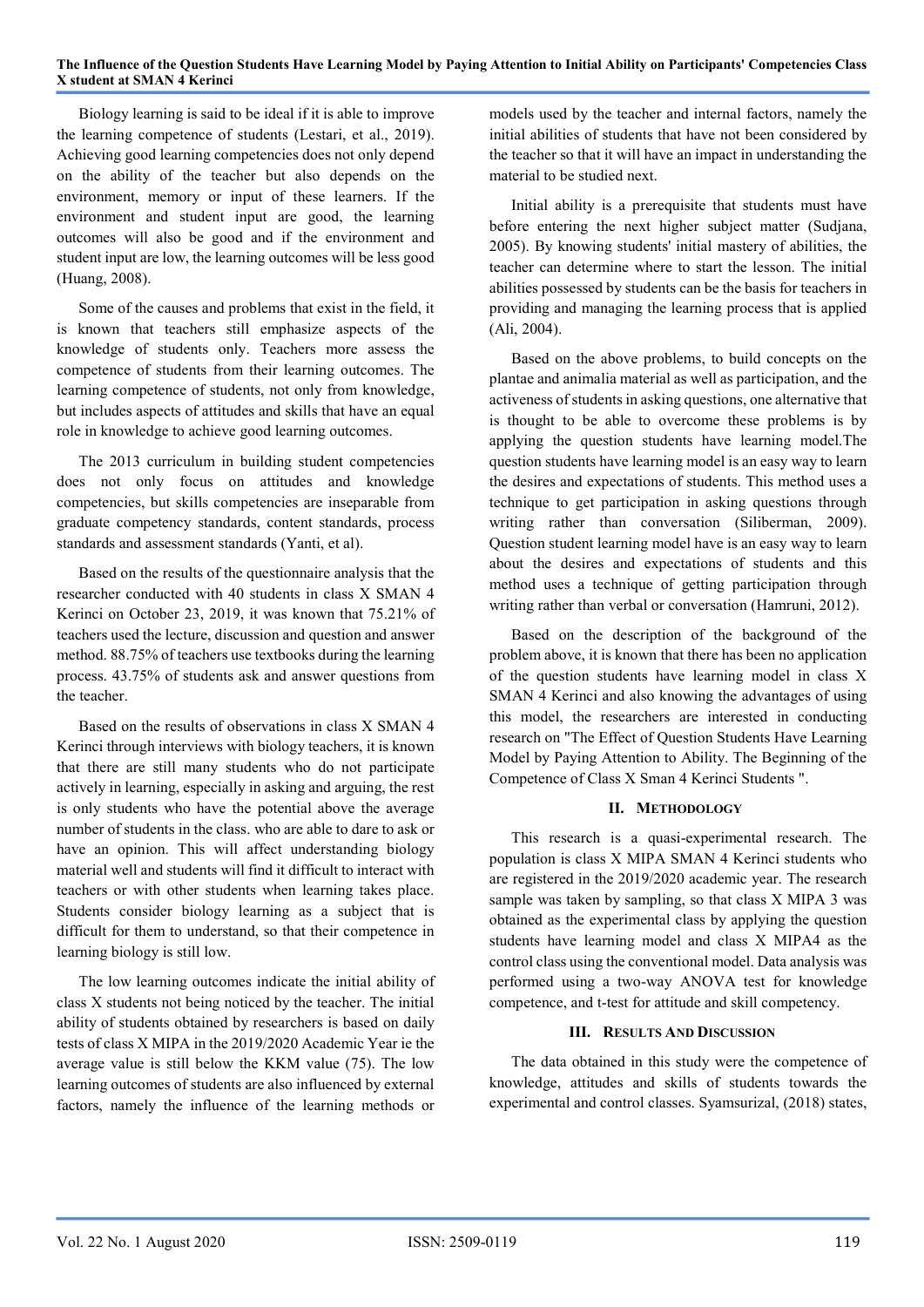collecting information and evidence of achievement of student learning outcomes can be done formally (tests) or informally (non-tests). The test is used in the domain of knowledge, namely objective questions, while non-tests in the realm of attitudes and skills use observation sheets.

## A. Results

## 1. Knowledge Competence

Table 1. Data Analysis of Students' Knowledge Competencies after Learning Using the Question Students Have Model by Paying Attention to the Initial Ability of Class X Students at SMAN 4 Kerinci.

| <b>Parameter</b>        | <b>Class</b>       |                            | Information                       |
|-------------------------|--------------------|----------------------------|-----------------------------------|
|                         | <b>Eksperiment</b> | Control                    |                                   |
| Average                 | 79.13              | 69.07                      | $\overline{X_1} > \overline{X_2}$ |
| <b>Normality test</b>   | 0,16               | 0.15                       | Normally Distributed              |
| <b>Homogeneity Test</b> |                    | $0,11$ ( $\alpha = 0,05$ ) | Variance Homogeneous              |

Based on Table 1 above, it is known that the average value of the learning competence of students in the experimental class is 79.13 and 69.07 in the control class. These results indicate that the average score of the experimental class students in the realm of knowledge is higher than the control class. The results of the normality test for the domain of knowledge of the two sample classes obtained values of 0.16

and  $0.15$  ( $> 0.05$ ), which means that the data were normally distributed. The results of the homogeneity test of the knowledge domains of the two sample classes obtained a value of  $0.11$  ( $> 0.05$ ) which means the data is homogeneous. Hypothesis testing used two-way ANOVA test using SPSS 16 application. Two-way ANOVA test results data can be seen in Table 2.

Table 2. Data of Two Way Anova Test Results Competency Knowledge and Initial Ability of Students in Sample Classes

| <b>Parameter</b>               | Mean          |        | Sig. | Information    |
|--------------------------------|---------------|--------|------|----------------|
|                                | <b>Square</b> |        |      |                |
| <b>Class</b> (Model)           | 1520,06       | 158.34 | 0,00 | Significant    |
| <b>Initial Ability</b>         | 1401,66       | 146.00 | 0.00 | Significant    |
| <b>Class * Initial Ability</b> | 24,06         | 2,50   | 0,11 | No Interaction |

Based on Table 2, the two-way ANOVA test results on class parameters obtained the sig value. equal to  $0.00 \, \textdegree \times \textdegree \, 0.05$ ) so it can be concluded that there is a significant difference in the knowledge competency scores of students between the experimental class and the control class. In the initial capability parameter sig. of  $0.00$  (<0.05), so it can be concluded that there is a significant difference in the knowledge competency scores of students between the

groups of students who have high initial abilities and the groups of students who have low initial abilities.

## 2. Attitude Competencies

The results of the research on the effect of the question students have learning model on the competence of students' attitudes on Plantae and Animalia material in class X MIPA can be seen in Table 3.

Table 3. Analysis of Attitude Competency Data After Learning Using the Question Students Have Model for Class X SMAN 4 Kerinci Students

| <b>Parameter</b>          | <b>Class</b>                        | <b>Information</b>                  |                                   |
|---------------------------|-------------------------------------|-------------------------------------|-----------------------------------|
|                           | <b>Experiment</b>                   | Control                             |                                   |
| Average                   | 80.93                               | 74.05                               | $\overline{x}_1 > \overline{x}_2$ |
| <b>Normality test</b>     | $\text{Sig} = 0,20 > \alpha = 0,05$ | $\text{Sig} = 0,20 > \alpha = 0,05$ | Normally Distributed              |
| <b>Homogeneity Test</b>   | $\text{Sig} = 0.76 > \alpha = 0.05$ |                                     | Variance Homogeneous              |
| <b>Hypothesis testing</b> | $\text{Sig} = 0.00 < \alpha = 0.05$ |                                     | Hypothesis accepted               |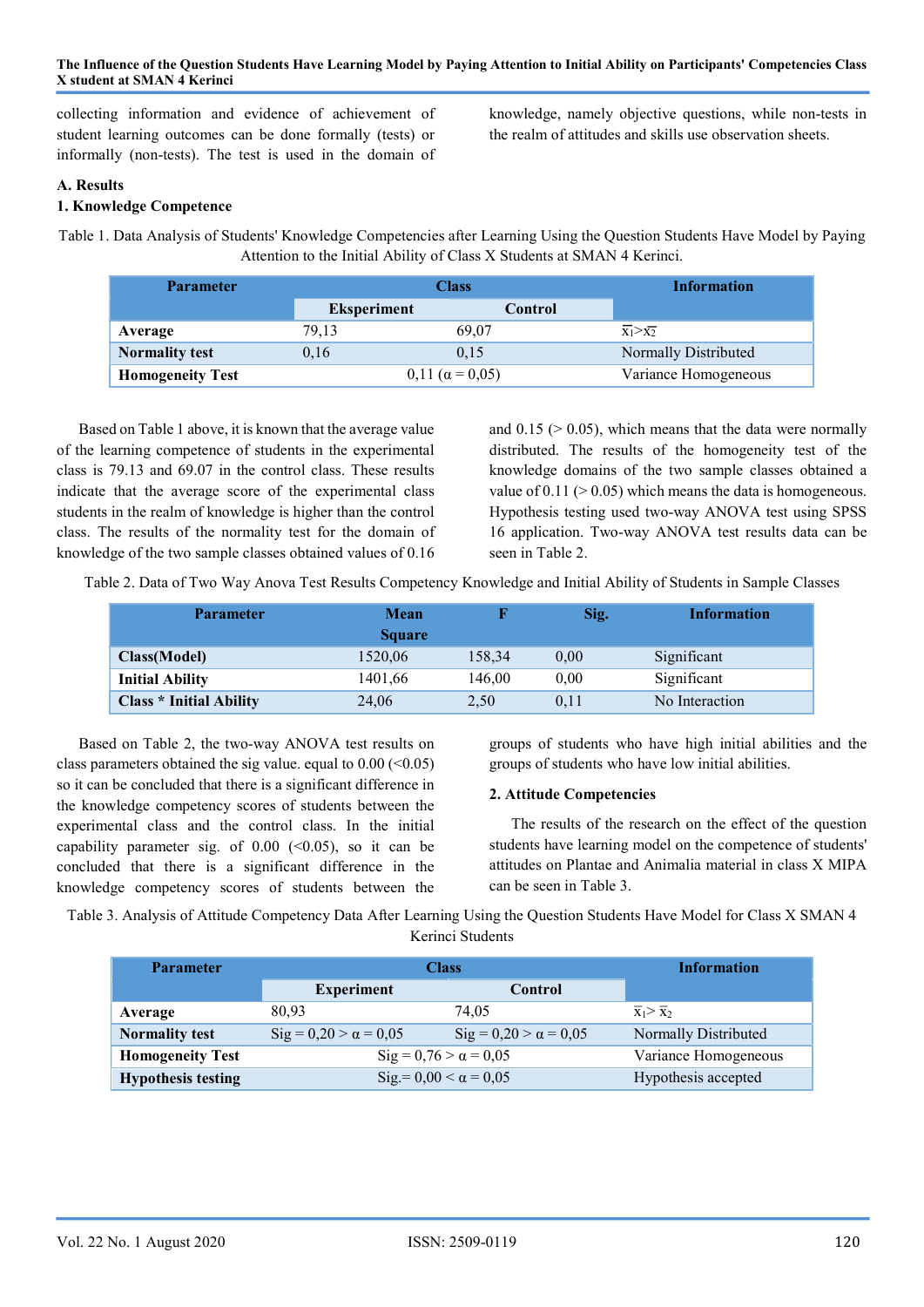Based on Table 3, the average attitude score of the experimental class students was higher, namely 80.93 compared to the control class, namely 74.05. The results of the normality test of the attitude data for the two sample classes obtained values of  $0.20$  and  $0.20$  ( $> 0.05$ ), which means that the data were normally distributed. The results of the homogeneity test of the knowledge domains of the two sample classes obtained a value of  $0.76$  ( $> 0.05$ ), which means that the data was homogeneous, then continued with

the t-test. The results obtained in the attitude hypothesis test are  $0.00$  ( $0.05$ ), this means that the hypothesis is accepted.

#### 3. Skill Competencies

The results of research on the effect of the student have question learning model on the students' competency skills in plantae and animalia material in MIPA Class X, can be seen in Table 4.

| Table 4. Data Analysis Skills Competency After Learning Using Question Students Have Model Students Class X SMAN 4 |  |
|--------------------------------------------------------------------------------------------------------------------|--|
| Kerinci                                                                                                            |  |

| <b>Parameter</b>          | <b>Class</b>                        |                                       | <b>Information</b>                |
|---------------------------|-------------------------------------|---------------------------------------|-----------------------------------|
|                           | <b>Eksperiment</b>                  | Control                               |                                   |
| Average                   | 85.37                               | 76.03                                 | $\overline{X}_1 > \overline{X}_2$ |
| <b>Normality test</b>     | $\text{Sig} = 0.19 > \alpha = 0.05$ | $\text{Sig} = 0.18 > \alpha = 0.05$   | Normally Distributed              |
| <b>Homogeneity Test</b>   | $\text{Sig} = 0.28 > \alpha = 0.05$ |                                       | Variance Homogeneous              |
| <b>Hypothesis testing</b> |                                     | $\text{Sig} = 0.00 \le \alpha = 0.05$ | Hypothesis accepted               |

Based on Table 4, the average skill score of the experimental class students was higher, namely 85.37 compared to the control class, namely 76.03. The results of the normality test of the realm of the skills of the two sample classes obtained values of 0.19 and 0.18 ( $> 0.05$ ), which means the data are normally distributed. The results of the homogeneity test of the knowledge domains of the two sample classes obtained a value of  $0.28$  ( $> 0.05$ ), which means the data was homogeneous. Then it was followed by the t-test, the results obtained were sig.  $0.00$  ( $0.05$ ), this means that the hypothesis is accepted.

## B. Discussion

## 1. Knowledge Domain Competencies

Getting optimal learning outcomes for students cannot be separated from careful preparation and a predetermined learning plan. Based on the results of the research that has been conducted, by applying the question students have learning model has a positive impact on learning competencies in the realm of knowledge of students. This can be seen from the average score of knowledge competency from the tests that have been given to the experimental class. Assessment of knowledge competencies can be carried out using tests (Sudjana, 2008). The type of test conducted in this study is posttest. The posttest aims to measure the level of mastery of the plantae and animalia concepts in the sample class after being given treatment.

The results obtained from this posttest that the average score in the experimental class using the question students have learning model was higher, namely 79.13 compared to the control class using conventional learning, namely 69.07. The increase in learning outcomes in the realm of knowledge is in line with the results of previous research conducted by Aprianto (2017) which shows that the learning outcomes of students in the realm of knowledge after being given the question students have learning model are higher than the learning outcomes of students given conventional learning models. Applying the question students have learning model is more effective on student learning outcomes than conventional learning (Nurhayati, 2009).

Based on the results of the first hypothesis test on the learning competence of the students in the experimental class who apply the question students' learning model there is a real difference from the control class applying conventional learning with a significance value of 0.00 which indicates that the hypothesis is accepted. This means that the knowledge competence of students who follow the question students have learning model is better than the knowledge competence of students who take conventional learning.

The high competence of students' knowledge in the experimental class compared to the control class is due to the increased activity and motivation of students who follow the question students have learning model. There are several factors that cause an increase in student learning outcomes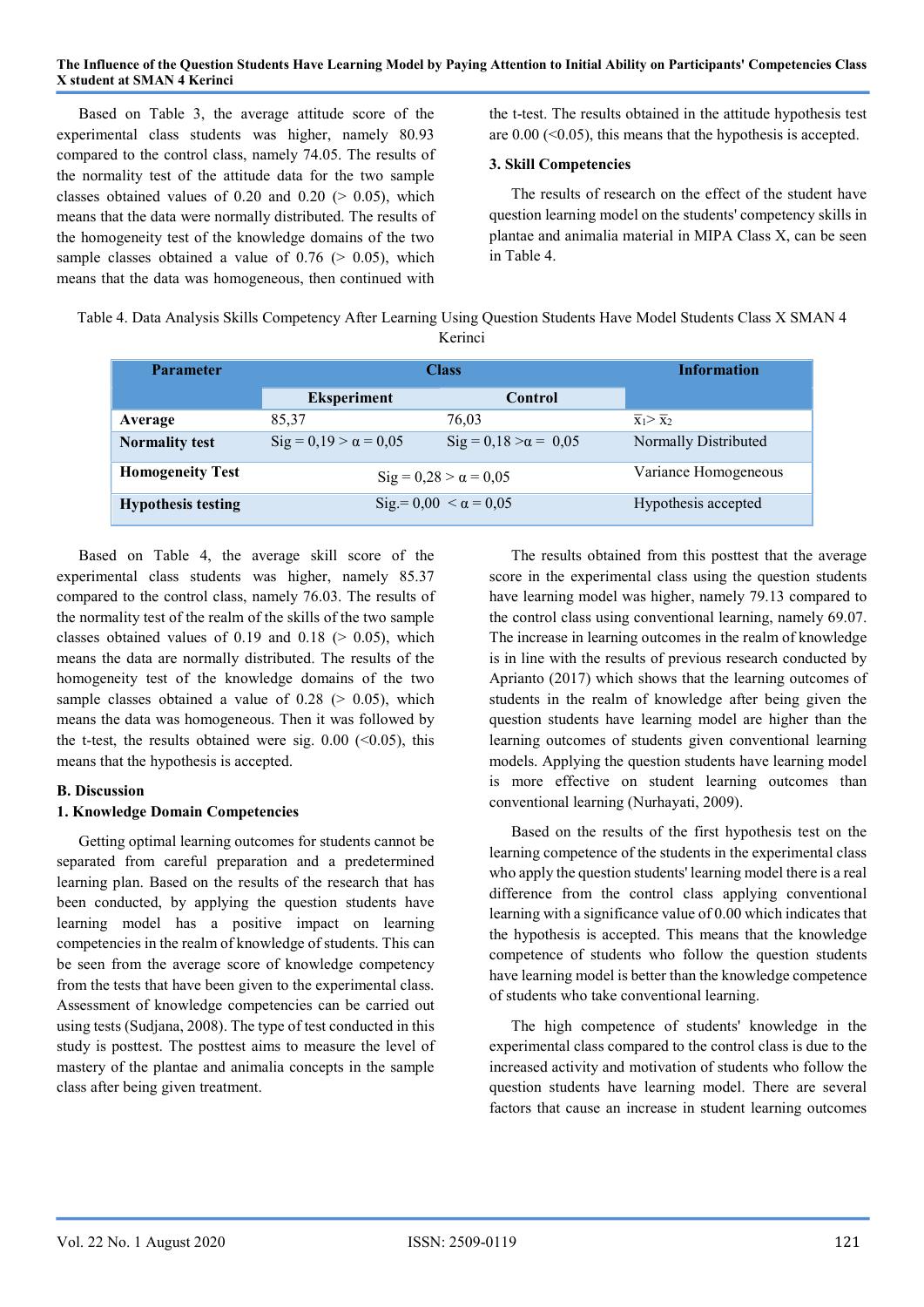using the question students have learning model. First, the question students have learning model requires students to actively ask questions and express ideas. The questions that are made require them to first read the material to be studied so that these students have to think about solving the problem.

Second, the question students have learning model emphasizes mutual cooperation with students regarding these problems with their teachers or friends and they think and share. This can be seen from students who are busy in group discussions discussing questions that have been made by each student so that it makes learning fun and student-oriented.

Growing student-oriented learning, the teacher can do one of them, namely, asking students to make questions in written form (Rusman, 2012). In question students have learning activities can involve all students actively in learning, because each student is required to make questions about the learning material studied in pieces of paper that have been provided.

In this study, it was also seen that students who previously did not dare to express questions orally became more enthusiastic because they could express the questions they had through writing, meaning that students would gain new insights from their own questions. The question students have learning model is a technique that is easy to do and easy to use to find out the needs and expectations of students (Zaini, 2008). Thus students have more control over and understand the subject matter and learning competencies in the realm of the knowledge of the students that are obtained for the better.

The question student learning model has in its implementation developed through group discussions. Students in groups will analyze the data obtained to find a concept in the teaching material (Dougla and Chiu, 2012). Each student can work directly to make questions and read each question in the group into their responsibility. Group members consist of students with various abilities, consisting of 6 people in 1 group. This is supported by KeenGwe (2009) which states "diverse learners imply that teachers provide opportunities for every student to learn in a safe and conducive environment".

Learning that involves students actively in thinking activities by generating understandings about themselves and their environment, students learn to work together in a process (Sigler and Saam, 2007). In conventional learning, teachers design learning using the lecture and discussion method. In this case the proportion of the lecture method is greater than the time provided by the teacher to carry out the discussion. Thus the time for students to share with their themes is little, causing the low enthusiasm of students in following the learning process.

In the control class, learning outcomes in the domain of knowledge are lower than in the experimental class, because the control class uses conventional learning. When learning activities take place, students still seem less active in the learning process. When students are exposed to discussions, students find it difficult to interact with friends and teachers during question and answer activities. Only a few students are active in discussions, the rest students are more silent and rely more on the explanation of the material presented by the teacher, so that the learning capital of students is low.

The difference in the learning process, in this case, it is clear that the difference in the learning process in the experimental class and the control class is clear, so that with these differences, it is also seen that there are differences in learning outcomes in the domain of students' knowledge. Students who take the question students have learning model have an average value of competency in the domain of knowledge that is better than students who take conventional learning.

The learning process in the experimental class and the control class both classifies students based on students' initial abilities based on their posstest scores. In this study consisted of an experimental group with high initial abilities and low initial abilities. Determination of high and low initial students by dividing students with the percentage of 50% in the high initial ability and 50% with low initial ability based on the scores obtained by students. Based on the results of the study, the experimental class average value based on high initial ability is 83.33 d higher than the control class average value, namely 74.53. Likewise, the students' low initial ability in the experimental class with an average value of 74.93 was higher than the control class, namely 63.60.

Then the results of the first hypothesis test with the twoway annova test on the learning competence of students with high and low initial abilities in the experimental class, there is a significant difference with the control class with a small significant value of  $\alpha$  (0.05) which shows the hypothesis is accepted, then the test is carried out. further namely the Bonferroni test. The results of the Bonferroni test show that there is a significant difference between groups of students with high and low initial abilities in the class using the question students have and conventional learning models. This can be seen from the significance value between the initial ability groups which is smaller than α. So it can be concluded that all groups have significant differences. Thus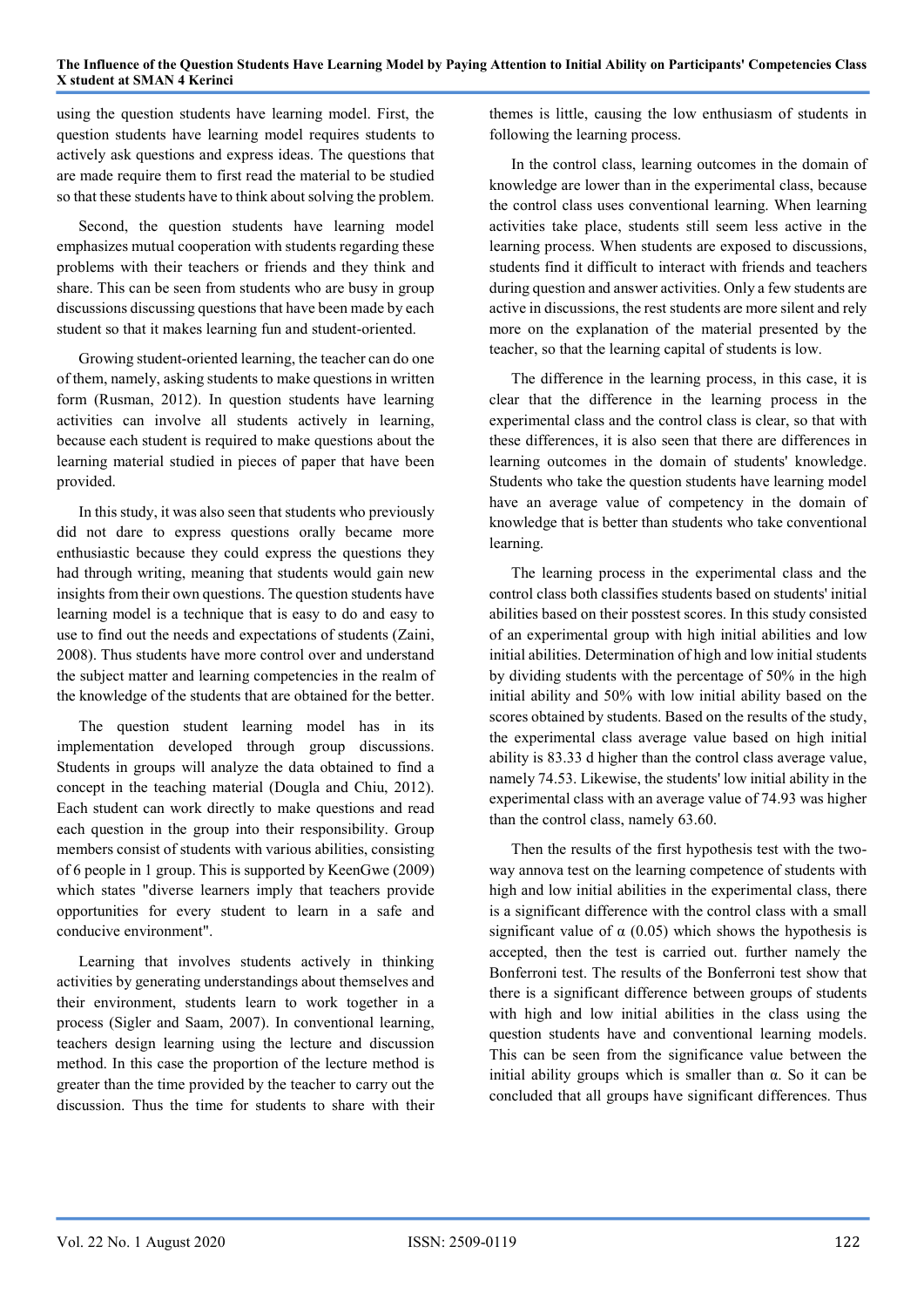it is known that the knowledge competence of students with high initial abilities and students with low initial abilities who are given the question students have learning treatment has a positive influence on the competence of students' knowledge domains compared to conventional learning.

One of the benefits of early abilities is helping students to connect initial abilities and new concepts so that a good understanding of concepts can be formed by students (Svinicki in Irawati, 2015). Grouping students based on ability so that teachers can find out the initial abilities of students before learning takes place (Harjanto, 2006).

The results of previous research by Rahmi (2015) also stated that the learning outcomes of experimental class students based on high initial ability using the question students have learning model were better than the learning outcomes of the control class with high initial ability using conventional learning and vice versa. . The initial ability obtained from academic scores has a better effect on learning outcomes in the realm of student enforcement by using the question students have learning model than using conventional learning (Bahri, 2011). The choice of learning model greatly affects the learning outcomes of students with high initial abilities and low initial abilities (Andriani, 2017).

This is because the student have question learning model divides students into groups heterogeneously, so that students can help each other, discuss with each other and issue opinions. So that it allows interaction in the teaching and learning process between teachers and students as well as between students and other students, whereas in conventional learning only requires students to solve the problems that exist in the questions in the textbook without knowing further the problems actually experienced by participants students, therefore teachers need to pay attention to the factors that may affect learning outcomes before implementing learning strategies in class.

Judging from the results of the two-way ANOVA test on the interaction between the class (model) and the initial ability, the significance value is greater than  $\alpha$  for the class interaction parameter with initial ability. This means that the hypothesis which states that there is an interaction between the learning model and the initial ability to the learning outcomes of competent knowledge is rejected. The interaction between learning models with different initial abilities does not significantly affect the learning outcomes of knowledge competencies.

The curves of the two-way ANOVA test results do not intersect each other, so the curve formed shows that there is

no interaction between the learning model and the initial ability. If the curves cross each other, there is interaction, if the curves are up, parallel and do not cross each other, there is no interaction, and if the curves are horizontal and parallel there is no interaction (Sugiyono, 2012). The results of previous research conducted by (Bahri, 2013) also stated that the interaction between the question students have learning model and initial abilities did not have a significant effect on learning outcomes in the realm of knowledge.

The student have question learning model that is implemented is able to improve students 'learning competence in biology so that it can be used as an appropriate model in the learning process to see students' initial abilities. The initial ability of students is important for the teacher to know so that they can provide the right learning model (Sadirman, 2006). So, the main factor that can increase the competence of students' knowledge in biology is not the initial ability but the application of the question students have learning model. Even though the learning outcomes of students are evidence, both as a whole and seen from each of the students' initial abilities. Learning outcomes will be influenced by the learning model, curriculum design, and teaching (Hung Lin, 2017).

## 2. Attitude Competence

Attitude is defined as an internal state that affects the individual towards actions directed at objects (objects) or events. Attitude is an assessment of students' behavior and beliefs about an object, phenomenon / problem (Salamah, 2018). The attainment of attitudinal competence from the research results showed that the average score of students in the experimental class was 80.93, while in the control class it was 74.05. Based on data analysis on the third hypothesis test, a significance value is obtained, namely 0.00, which indicates that the hypothesis is accepted. This means that the attitude competence of students who follow the question students have learning model is better than the attitude competence of students who take conventional learning.

The high value of competence in the realm of attitude in the experimental class is inseparable from the high activity and involvement of students in learning. This is because the experimental class uses question students have learning which can stimulate students to be more able to develop good attitude values in the biology learning process. Attitude is an assessment of the behavior and beliefs of students towards an object, phenomenon or problem (Salamah, 2018). The question students have learning model in learning helps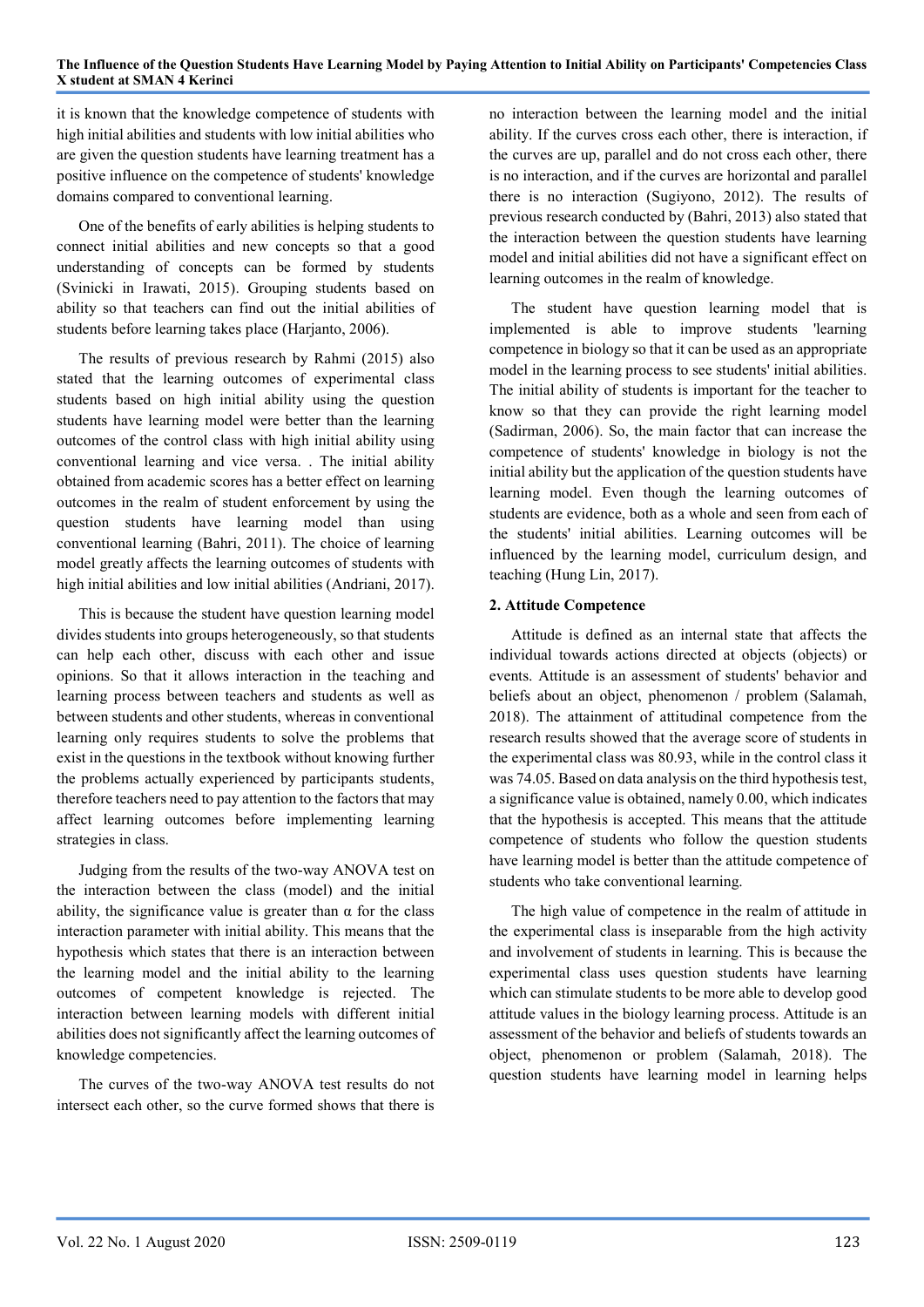students to develop learning competencies in the realm of attitudes.

Based on the observation of the assessment of students' attitudes during the question students have learning activities, students have a high responsibility in solving the questions they have, students share known information with their friends during the discussion. The curiosity of students is higher towards the material being studied, this can be seen from the questions that have been written by students. The disciplinary attitude of students is also higher, it can be seen from the students being present on time at the time of learning biology, students paying attention to the teacher when explaining the material and collecting assignments on time. The teacher as a teacher does not dominate activities, but helps create conducive conditions and provides motivation and guidance so that students can develop their potential and creativity, through learning activities (Sadirman, 2004).

Students in the experimental class provide a different atmosphere in learning, because students have the opportunity to write down what they do not understand. In group discussions, students discuss questions together, thereby fostering a positive attitude in students. Learning with the question students have learning model provides more opportunities for students to further develop themselves. This is in accordance with the statement of Majid (2014), in the learning process students need to have a positive attitude, with a positive attitude in students themselves will grow and develop learning intentions, will be easier to be motivated, and will easily absorb the lessons taught.

The competence of the attitudes of students in the control class as a whole obtained attitude assessment criteria with sufficient predicate. This is because, in the control class that applies conventional learning students are still less active in the learning process, so that students' curiosity, responsibility and disciplinary attitude towards students in surrounding conventional learning is still lacking. This can be seen from the low understanding of the material, there is still a sense of shame and anxiety in asking questions, and having opinions.

Based on the explanation above, the learning process in the two samples, namely the experimental class and the control class, has a significant difference in the realm of attitudes. Learning that applies the question students have learning model is better than the control class by applying conventional learning.

## 3. Skills Learning Competencies

Achievement of competence in the realm of skills from the results of the study, the average competence of students' skills in the experimental class was 85.37, while in the control class it was 76.03. Based on the data analysis on the fourth hypothesis test, a significance value is obtained, namely 0.00, which indicates that the hypothesis is accepted. This means that the skill competencies of students who take the question students have learning model are better than the skill competencies of students who take conventional learning.

Based on the researchers' observations, it was found that positive skill changes occurred in students who were filled in by the observer every time the learning took place. The high acquisition of competency skills in the experimental class is due to the influence of the question students have learning model, where students are required to be more skilled in asking questions properly in learning activities, and skilled in writing discussion reports according to the material being studied. Active learning is that students become active participants in the learning process, which is an important means of developing the skills of students (Karamustafaoglu, 2009). Learning in the question students have learning model is a learning model developed to train students to have the ability and skills to ask questions (Suprijono, 2009).

The teacher is also in charge of providing motivation so that students are more active and serious in discussions during the learning process, because the motivation and willingness to learn of students will determine the learning outcomes achieved so that students are able to make conclusions correctly, precisely and in accordance with the material being studied. This is in accordance with what Yong (2009) stated that discussion of students in small groups can increase the activity of students so that it becomes motivation that can improve student learning outcomes. Group discussions make students talk, ask questions, and are directly involved in learning, compared to teacher-centered learning (Lord, 2001).

In the control class using conventional learning models, students are still less motivated to learn and still lack understanding of learning concepts. This can be seen in the discussion process of students and when students work on assignments given by the teacher, the results of the discussions written based on the tasks in the textbook are not neat and not clean, because participants feel lazy to fill in the exercises. Students also do not understand the concepts of material in discussion, which is clearly seen during group discussions and presentations. During the group discussion,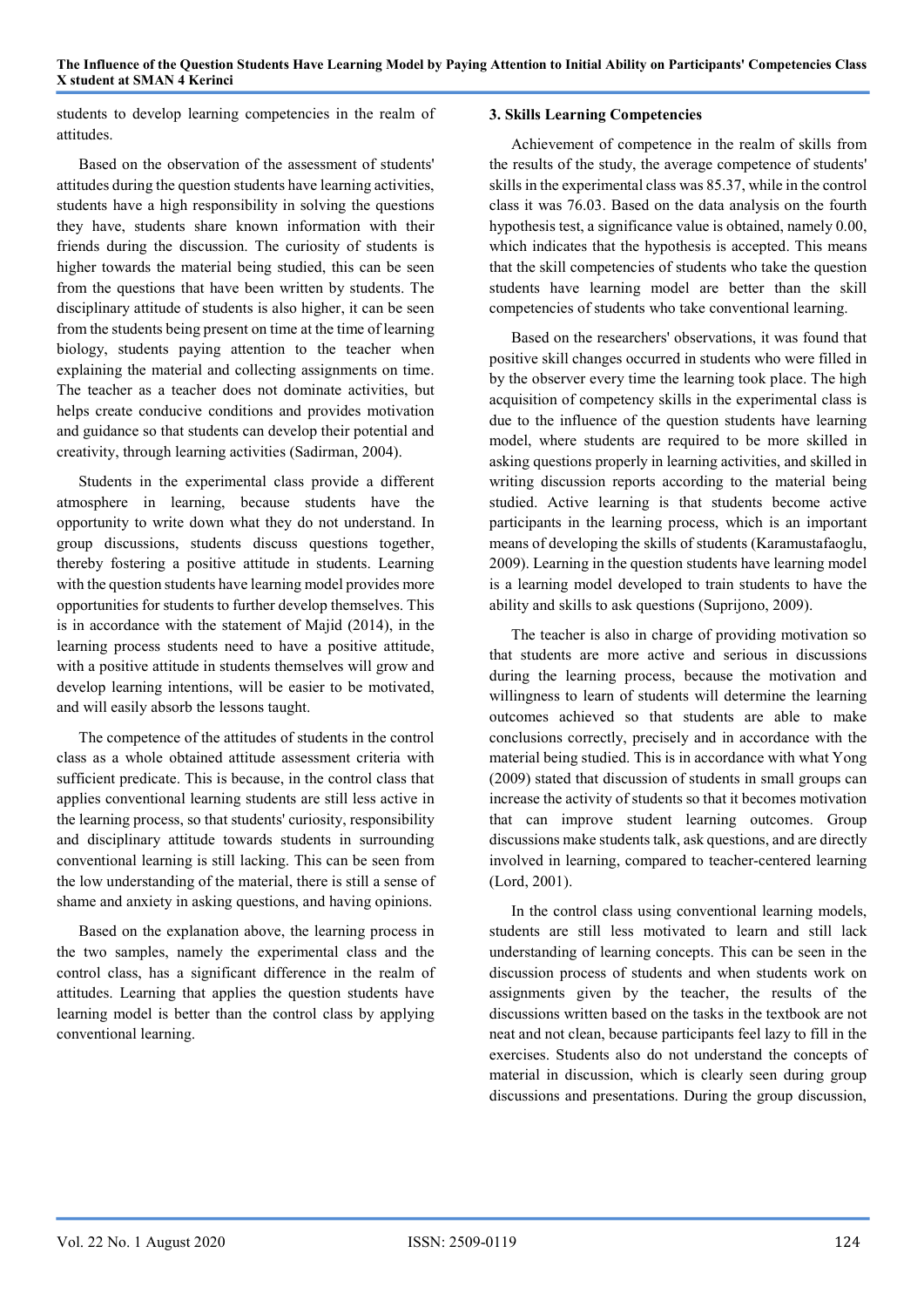only a few asked, responded and tended to be only smart students who responded. Students who appear also do not understand the material that is being studied, so that they require the teacher to explain the material again in detail.

The learning process of the two sample classes, namely the experimental class and the control class, has a significant difference. The competency of the skills domain of students who follow the question students have learning model is better than the competence in the domain of skills of students who take conventional learning.

## IV. CONCLUSION

The conclusion of this study is that the question students have learning model by paying attention to the initial ability can increase the knowledge competence of students. The question students have learning model can improve the competence of attitudes and skills of students and there is no interaction between the learning model and the initial ability to the learning competence of students.

## **REFERENCES**

- [1] Aprianto, R. 2019. Pengaruh Strategi Pembelajaran Aktif Questions student have (QSH) Berbantuan Media Gambar dan Kemampuan Awal Terhadap Kompetensi Belajar Peserta Didik Kelas X SMA Negeri 10 Kerinci. (Tesis). Padang: Univeristas Negeri Padang.
- [2] Arikunto. 2015. Dasar-dasar Evaluasi Pendidikan. Jakarta: Bumi Aksara.
- [3] Ali, M. 2004. Penelitian Pendidikan, Proses dan Strategis. Bandung: Anglkasa.
- [4] Andriani, A. 2017. Interaksi Antara Model Pembeljaran dengan Kemampuan Awal Matematika Terhadap Peningkatan Kemampuan Pemecahan Masalah Matematika Mahasiswa FMIPA Pendidikan Matematika. Jurnal SEMANSTIKAUNIMED. ISBN: 978-602-17980-9-6.
- [5] Bahri, A., Azis, A. A., dan Amin, N. F. 2012. Penerapan Strategi Pembelajaran Aktif Question Student Have dan Kemampuan Akademik Terhadap Hasil Belajar Kognitif Siswa Kelas VIII SMPN 2 Camba. Sainsmat, 1(1), 41-51.
- [6] Douglas, E. P., dan Chiu, C. C,. 2012. Process-oriented guided inquiry learning in engineering. Procedia-Social and Behavioral Sciences, 56, 253-257.
- [7] Depdiknas. 2016. Permendikbud Nomor 2003 Tahun 2016 "Tentang Standar Penilaian Pendidikan".
- [8] Hamdayama, J. 2016. Metodologi Pengajaran. Jakarta: Bumi Aksara.
- [9] Huang, Y. M. H. T. C., and Hsieh, M. Y. 2008. Using Annotation Services in a Ubiquitous Jigsaw Cooperative Learning Environment. International Journal of Educational Technology & Society. 11(2).
- [10]Harjanto. 2006. Perencanaan Pembelajaran. Jakarta: Rineka Cipta.
- [11]Hamruni. 2012. Strategi Pembelajaran. Yogyakarta: Insan Madani
- [12] Irawati, R. K. 2015. The Effect of Problem Solving and Problem Posing Models and Innate Ability to Students Achievement. Jurnal Pendidikan Sains, 2(4), 184-192.
- [13]Karamustafaoglu, O. 2009. Active Learning Strategies in Physics Teaching. Online Submission, 1(1), 27-50.
- [14]Keengwe, J., G. Onchawari, & Onchawari, J. 2009.Techanology and Student Learning: To Word A Learner Centered Teaching Model. AACE Journal. 17(2): 11-12.
- [15] Lufri. 2007<sup>a</sup>. Strategi Pembelajaran Biologi Teori, Praktek dan Penelitian. Padang: UNP Press.
- [16]. 2017<sup>b</sup>. Metodologi Penelitian. Padang: UNP Press.
- [17]Lestari, S. 2008. Pengaruh Penggunaan Model Pembelajaran Inquiri Terbimbing dengan Media Audio Visual dan Modul Bergambar Disertai LKS Terhadap Prestasi Belajar Fisika Ditinaju dari Kemampuan Awal dan Aktifitas Belajar Siswa. (Tesis). Surakarta: Universitas Sebelas Maret.
- [18]Lestari, A., Darussyamsu, R., Farma, S., & Syamsurizal, S. (2019). The Influence of the Cooperative Learning Model PQ4R Type Containing Science Literacy on Students Learning Competencies of Ecosystem Material at SMA Negeri 1 Baso. Atrium Pendidikan Biologi, 4(4), 52-62.
- [19]Lord. T. R. 2001. "101 Reason For Using Cooperative Learning In Biology Teaching". The American Biology Teacher, 63(1). 31-34.
- [20]Majid, A. 2014. Perencanaan Pembelajaran. Bandung: Remaja Rosdakarya.
- [21]Nurhayati, S., Mahatmanti, F. W., & Khodijah, F. D. (2009). Keefektifan Pembelajaran Berbasis Question Student Have dengan Bantuan Chemo-Edutainment Media Key Relation Chart Terhadap Hasil Belajar Siswa. Jurnal Inovasi Pendidikan Kimia, 3(1).
- [22]Rahmi, A. 2015. Efektifitas Penerapan Strategi Pembelajaran Aktif Questions student have (QSH) Terhadap Kompetensi Hasil Belajar Pada Materi Sistem Eksresi Ditinjau dari Kemampuan Awal Siswa MAN 1 Padang. (Tesis). Padang: Univeristas Negeri Padang.